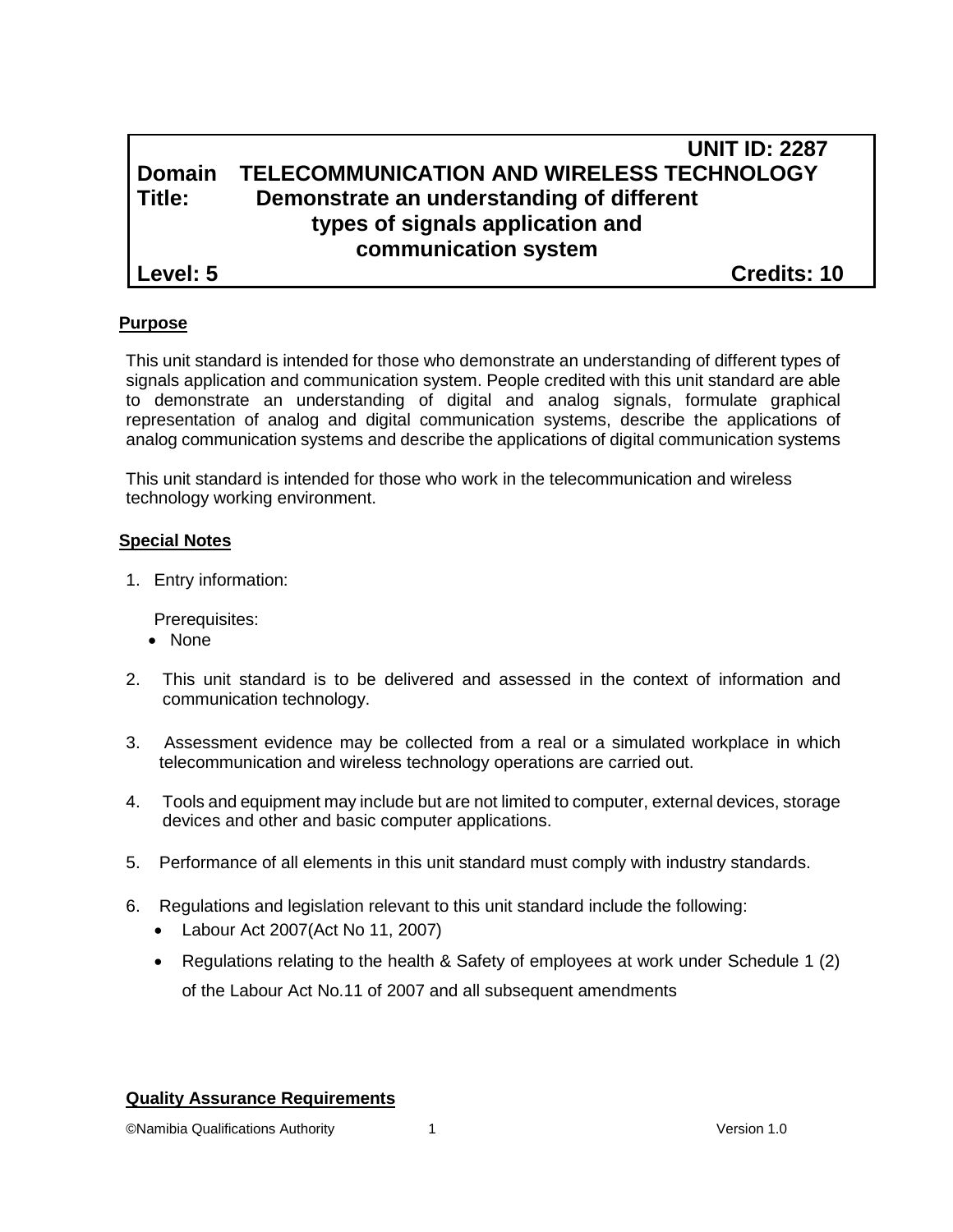This unit standard and others within this sub-field may be awarded by institutions which meet the accreditation requirements set by the Namibia Qualifications Authority and the Namibia Training Authority and which comply with the national assessment and moderation requirements. Details of specific accreditation requirements and the national assessment arrangements are available from the Namibia Qualifications Authority on [www.namqa.org a](http://www.namqa.org/)nd the Namibia Training Authority on [www.nta.com.na](http://www.nta.com.na/)

## **Elements and Performance Criteria**

### **Element 1: Demonstrate an understanding of analog and digital signals**

#### **Performance Criteria**

- 1.1 Analog signal and quantities are illustrated.
- 1.2 Analog modulation techniques are interpreted.
- 1.3 Digital signal and quantities are illustrated.
- 1.4 Digital modulation techniques are interpreted.

#### **Element 2: Formulate graphical representation of analog and digital communication systems.**

#### **Range**

Elements of a basic communication system may include but not limited to input transducer, transmitter, channel, receiver and output transducer.

#### **Performance Criteria**

- 2.1 Elements of analog communication system are outlined.
- 2.2 Elements of digital communication system are outlined.
- 2.3 Noise effect on communication systems is explained.
- 2.4 Block diagrams of communication systems are illustrated.

#### **Element 3: Describe the Applications of Analog Communication Systems**

#### **Performance Criteria**

- 3.1 Applications of analog communication system are outlined and explained.
- 3.2 Analog communication process is explained.